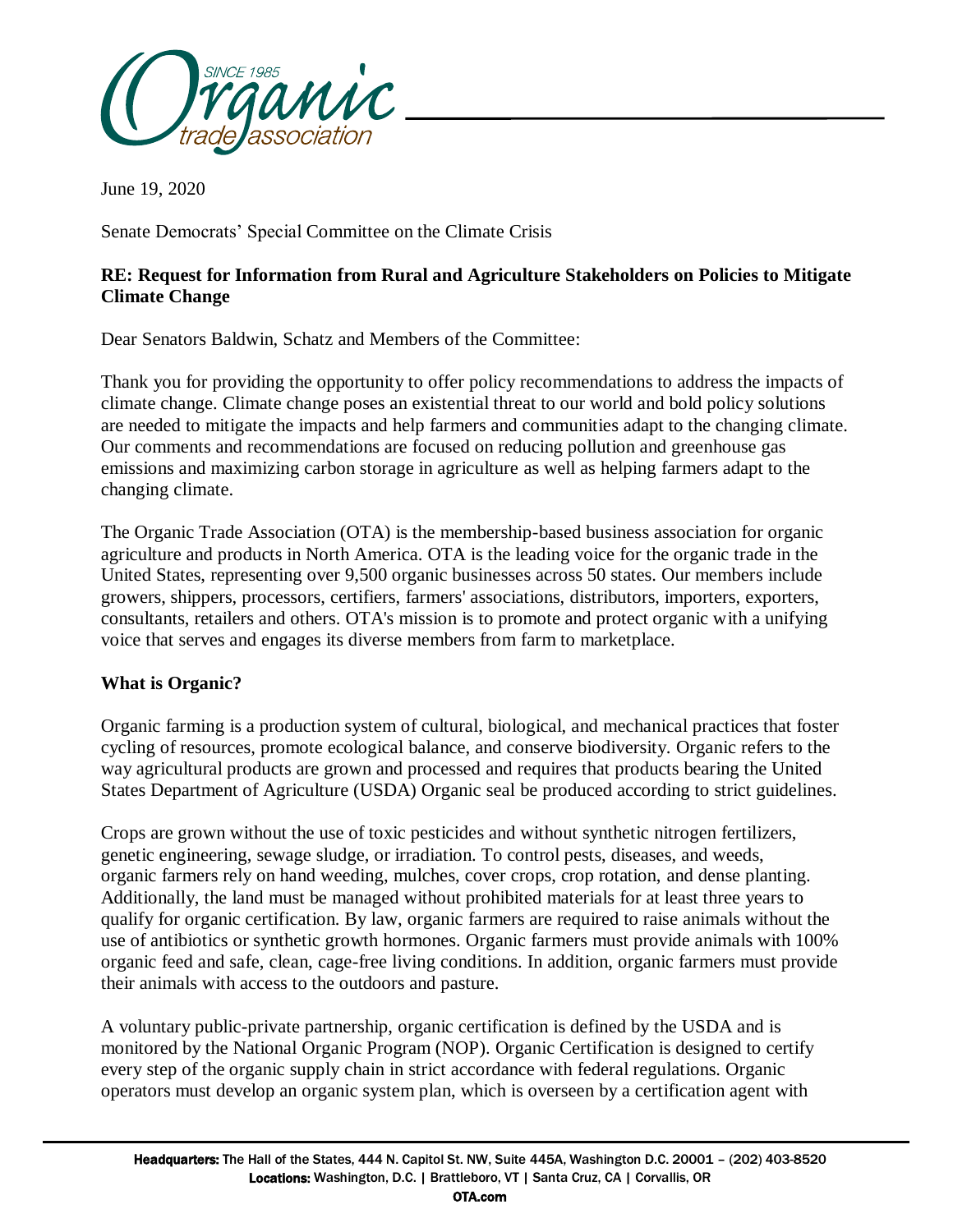

annual third-party inspections. Guided by these and other standards, organic is the most comprehensively regulated and closely monitored food production system in the U.S.

U.S. organic sales have grown substantially from \$1 billion in 1990, when the organic law was signed, to \$8.6 billion in 2002 when the USDA seal was introduced, and now to over \$55 billion in 2019. U.S. organic food sales continue to grow at a rate more than double the growth rate of the overall U.S. food market, and now account for over 6% of all food sales.

# **Organic Farming Practices Benefit the Environment**

Organic production has always required practices that advance sustainability in agriculture like crop rotation, cover cropping, building soil health, increasing biodiversity, and reducing nutrient pollution. Organic agriculture is based on practices that not only protect environmental health, but also strive to improve it. By absorbing more carbon dioxide from the air and prohibiting the use of petroleum- based fertilizers, organic agriculture helps to reduce humans' carbon footprint, combat climate change, and protect the land and natural resources for future generations.

Organic farmers are required to manage their operations in a manner that does not contribute to environmental contamination of crops, soil, or water. Production and management practices on organic farms must maintain or improve the natural resources of the farm, including soil, water, wetlands, woodlands, and wildlife. Instead of relying on synthetic pesticides and fertilizers that can deplete the soil of valuable nutrients and increase environmental degradation, organic farmers build soil and plant health using practices that incorporate organic materials like manure and compost. Petroleum-based fertilizers are prohibited, as are most synthetic pesticides. Organic practices help keep our water supply clean of runoff from toxic and persistent chemicals.

Organic farmers use tillage and cultivation practices that maintain or improve soil conditions and minimize soil erosion. Using complex and diversified crop rotations, cover crops, green manure crops, and catch crops, organic practices build soil health and biodiversity, improve soil structure, and increase nutrient availability without synthetic fertilizers.

# **The Science Behind Organic and Soil Health**

 $\overline{a}$ 

Organic standards require that farmers use practices that maintain or improve the physical, chemical, and biological condition of soil and minimize soil erosion. Many research studies have found that organic practices improve a variety of soil health components.

Organic practices reduce greenhouse gas emissions and increase carbon sequestration in the soil. Organic farming increases soil properties that enhance long-term storage of carbon, providing a viable greenhouse gas mitigation strategy.<sup>1</sup>

 $1$  Cooper J.M. et al. 2016. Shallow non- inversion tillage in organic farming maintains crop yields and increases soil C stocks: a meta- analysis. Agronomy for Sustainable Development, 36, 1–20.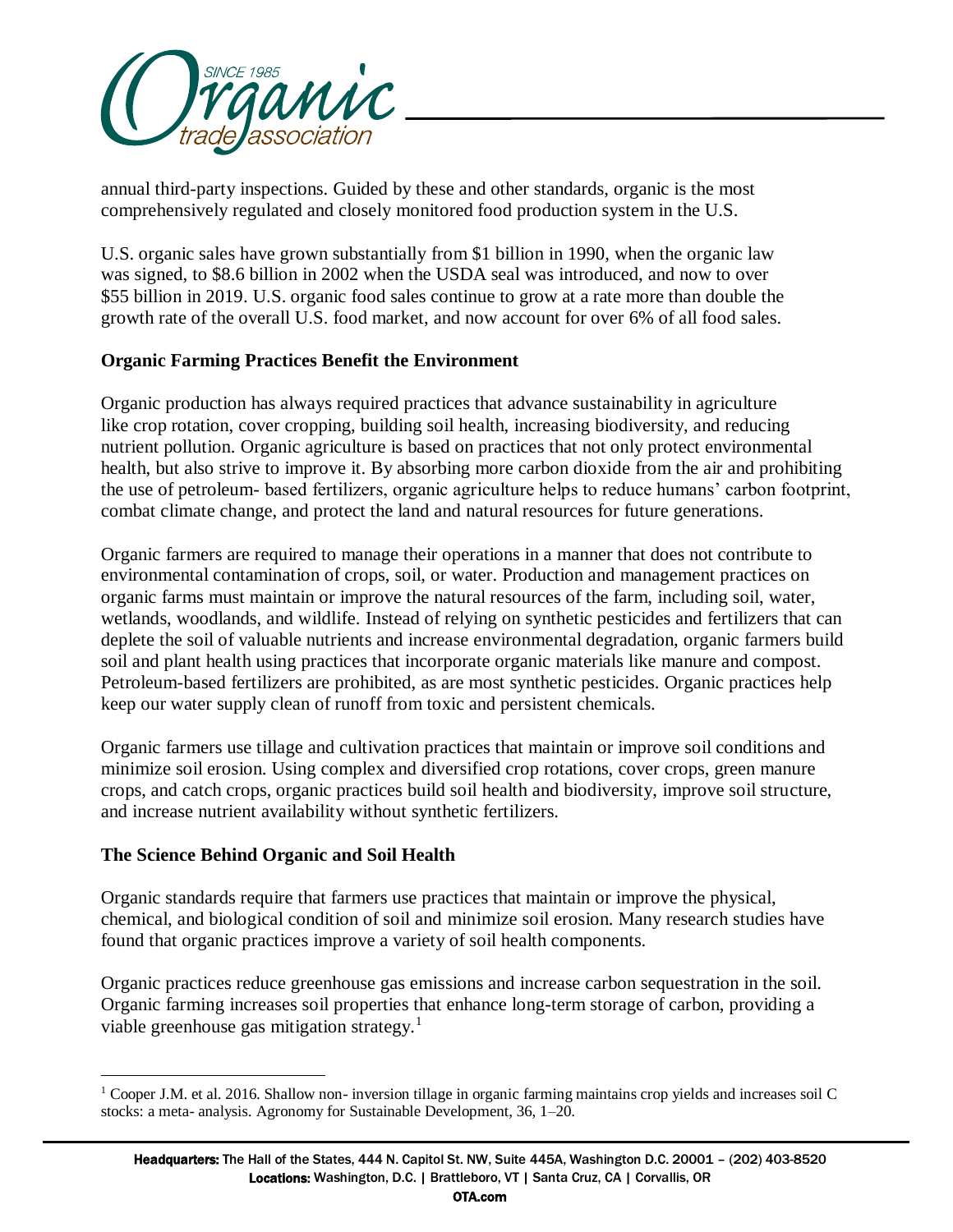

The Organic Center co-authored a groundbreaking study with the National Soil Project at Northeastern University showing that organic soils combat climate change by locking away carbon, which would otherwise be in the atmosphere, in long-term reserves. The research compared over 1,000 soil samples from organic and agricultural soils as a whole to understand how organic compares to average agricultural management practices that influence components of soil organic carbon. The study was the first to compare the amount of total sequestered soil organic carbon found in the form of long-lived humic substances—between agricultural systems on such a widescale basis. The findings showed that the components that make up humic substances were respectively 150% and 44% greater in organic soils. The results also show that soils from organic farms sequester 26% more carbon. Overall, these results demonstrate that organic farms store more carbon in the soil, and keep it out of the atmosphere for longer than other farming methods.<sup>2</sup>

Organic farming supports soil biodiversity since synthetic pesticides are prohibited, important organisms in the soil can thrive. Increased soil organic carbon found on organic farms provides important building blocks for beneficial micro- organisms in the soil that are vital to decomposition and nutrient cycling. $3$ 

Organic farming also increases water retention in the soil. Organic management improves the ability of soil to store and retain water, which is critical for protecting crops against extreme weather events such as drought and flooding. It also protects water quality because less agricultural water is contaminated by runoff. $4$ 

# **Policy Recommendations to Advance Organic**

Given the many benefits that organic farming contributes to environmental health and sustainability, policies that support organic farmers and encourage transition to organic farming should be considered by Congress as a key strategy for climate change mitigation in the agriculture sector. Improvements to existing federal programs at the U.S. Department of Agriculture to better serve the needs of organic farmers as well as reduce risk and incentivize farmers interested in transitioning to organic will support proven climate friendly practices in agriculture while helping farmers adapt to the impacts of climate change.

# **Support for Research and Technical Assistance**

 $\overline{a}$ 

Federally funded research on organic production methods and organic ingredients, pest control, and weed management is critical to the survival of organic farms by helping them meet the unique challenges they face. Research funded by the Organic Agriculture Research and Extension Initiative (OREI) and other federally funded research programs supports organic farmers, reduces barriers for transitioning farmers and supports cost effective and environmentally sustainable solutions for

<sup>&</sup>lt;sup>2</sup> Ghabbour E.A. et al. 2017. Chapter One - National Comparison of the Total and Sequestered Organic Matter Contents of Conventional and Organic Farm Soils. Advances in Agronomy, 146, 1–35.

<sup>3</sup> Moebius-Clune B.N. et al. 2016. Comprehensive Assessment of Soil Health – The Cornell Framework Manual, Edition 3.0. Cornell University: Geneva, NY.

<sup>4</sup> Lotter, D. W. 2003. Organic Agriculture. Journal of Sustainable Agriculture, 21, 59–128.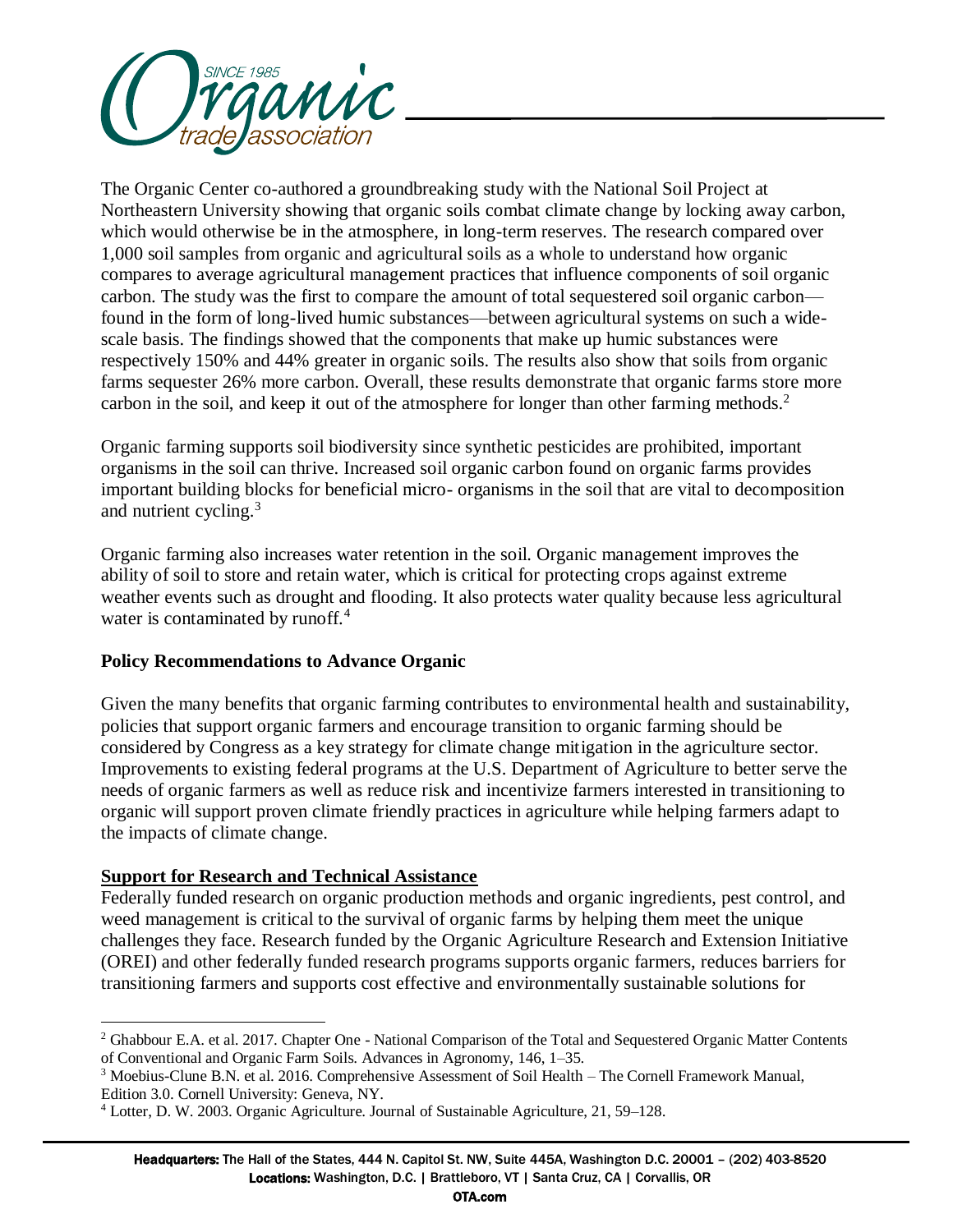

conventional farmers. However, there is a shortage in many areas of the country in agronomists and extension agents trained in organic system and production methods. This lack of technical assistance severely undercuts organic farmers success as well as acts as a significant barrier to farmers seeking to transition to organic production.

- $\triangleright$  Develop a competitive grant program for providing technical services to organic and transitioning farmers.
- $\triangleright$  Reduce the industry contribution under the USDA NRCS cooperative agreements from 50:50 to 25:75 for organic technical assistance providers.
- $\triangleright$  Policy improvements to the Organic Research and Extension Initiative
	- Increase current cap of \$2 million to invest in larger scale and longer term grants
	- Increase the budget allowance for extension and outreach activities
	- Prioritize small grains, food grade and perennial grains breeding
	- Encourage applied research to develop strategies and techniques to reduce the risk of transitioning
	- Emphasize disease resistance, climate change resilience and water conservation and holding capacity

#### **Improve Risk Management Tools**

Organic farmers need continued improvements in the farm safety net in order to achieve appropriate risk management tools for organic farms as well as to eliminate policies that penalize farms when transitioning to organic production.

- $\triangleright$  Under the Whole-Farm Revenue Protection Program, recognize the change in farm revenue after a farm has transitioned to organic. Eliminate the 30% cap on increased production value under the expansion provision.
- $\triangleright$  Review policies that cap Contract Price Addendums at two-times the conventional price election for any specific crop.
- Direct the Farm Service Agency (FSA) to develop organic price elections for farm storage facility loans offered. Producers will then have the ability to access working capital based on the actual value of their crops to cash flow their operations.
- $\triangleright$  Require the Risk Management Agency allow producers to utilize their previous yield history, whether conventional or transitional, with appropriate discounts for known reductions in yields that may occur when employing organic production practices, when calculating Actual Production History for their organic crop insurance coverage.
- Require FSA to make adjusted Marketing Assistance Loans based on organic prices available to organic producers with crops in storage.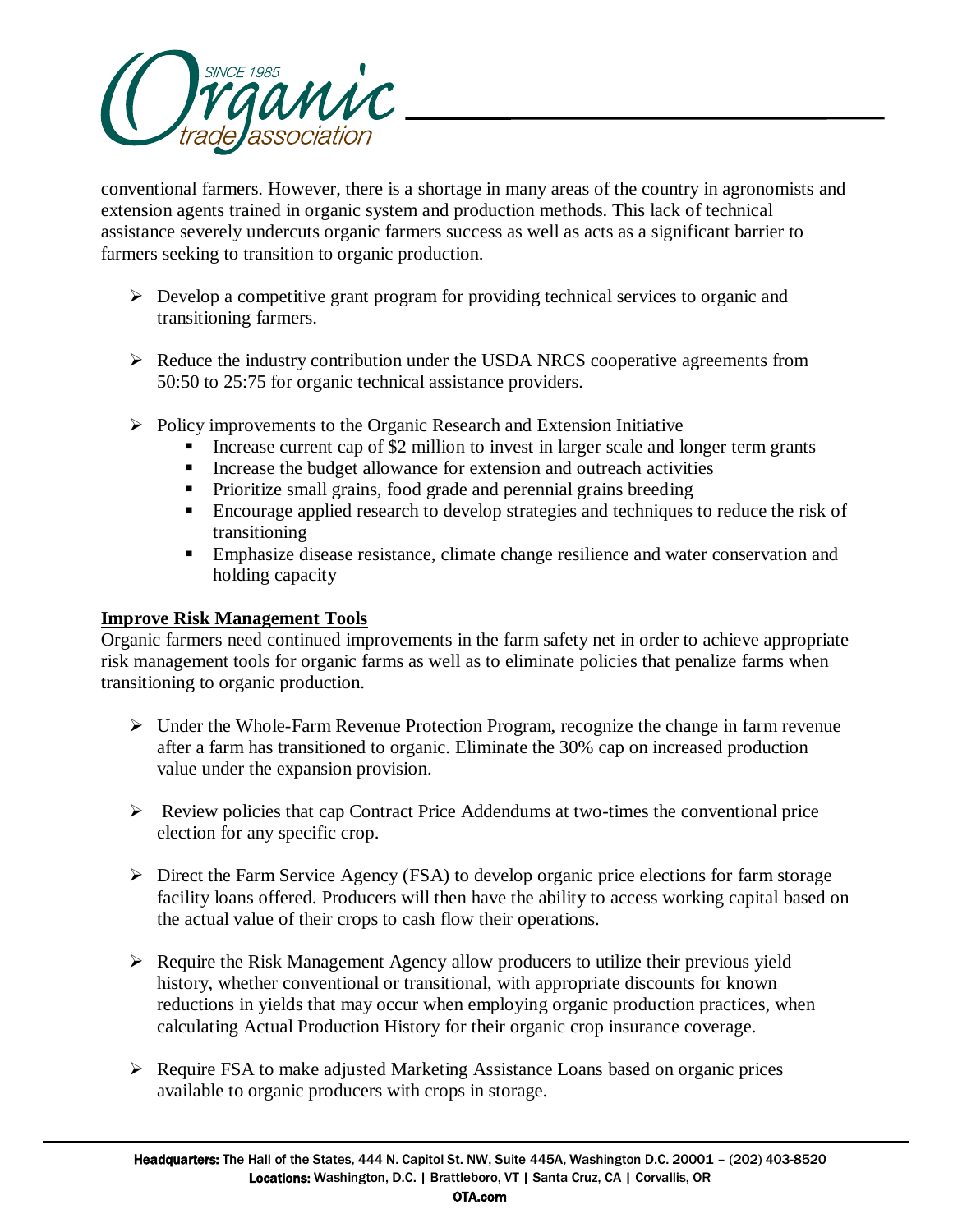

# **Market and Infrastructure Development**

Improved access to land, credit and capital, investment in distribution systems and infrastructure, and facilitating more market connections between buyers and sellers for the organic market will create opportunities to expand organic production. The government should adopt policies that encourage organic transition in a way that does not distort markets but rather facilitates producer and handler choice in response to market signals.

- $\triangleright$  Provide market and infrastructure development grants for minor rotational crops that improve soil health.
- $\triangleright$  Provide tax credits for landowners who have long-term leases under organic production.
- $\triangleright$  Require a government report that analyzes the impacts of short and long-term land leases on the adoption of sustainability and conservation practices.
- $\triangleright$  Encourage organic's eligibility within the following rural development programs:
	- Rural business development grants
	- **Locally and regionally produced agricultural food products**
	- Value-added agricultural product market development grants
- $\triangleright$  Under USDA credit programs include organic's eligibility in the valuation of local and regional crops and include farmers that have newly transitioned to organic under the definition of qualified beginning farmer and ranchers in rural business development grants.

#### **Increase Stakeholder Advisory Capacity**

Congress should establish an independent scientific commission based on the model employed by the National Academy of Sciences to build a road map for rewarding and scaling ecosystems services from organic agriculture. Organic is an increasingly important part of the diverse U.S. agricultural economy and Congress should formalize direct engagement by USDA with organic producers and handlers.

- $\triangleright$  Establish a commission to evaluate ecosystems services delivered by organic production, and recommend policies to reward and incentivize these ecosystem services.
- $\triangleright$  Establish a new federal USDA advisory committee for certified organic farmers, ranchers and handlers to advise the Secretary on organic farm policies and issues outside of organic standards (which fall in the National Organic Standards Board's advisory capacity).

# **Establish a Federal Program to Help Farmers Transition to Organic**

Many farmers face steep challenges and barriers when seeking to transition to organic production. The arduous three-year transition process is important to becoming a successful organic farmer but there is little federal support to help farmers through this transition whether it is providing agronomic and technical assistance, access to credit and loans, or adequate tools to manage on-farm

OTA.com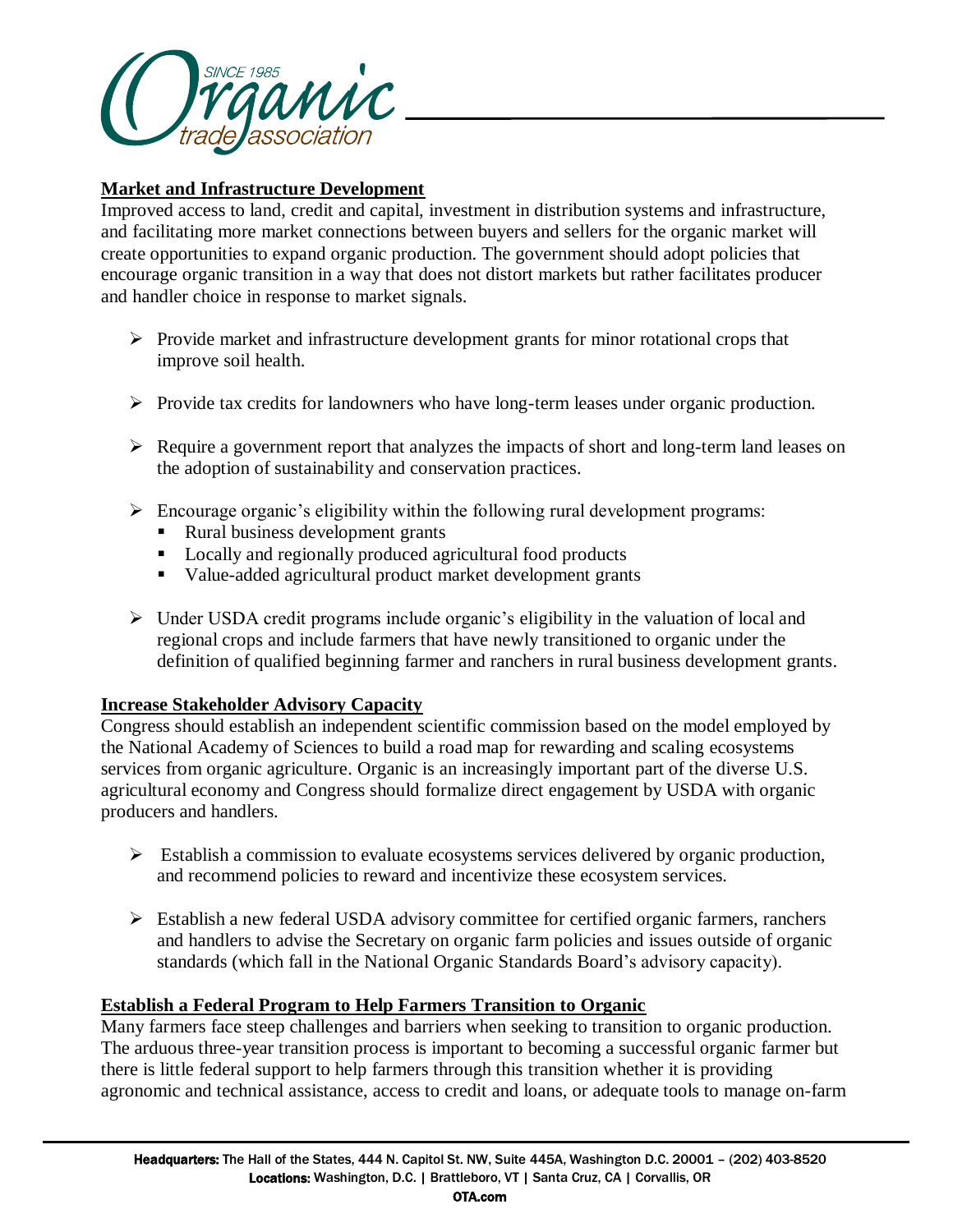

risk. Despite these challenges, there is no single federal program at USDA to assist farmers with managing the process of transitioning to organic. Most programs administered by USDA to help U.S. farmers are tailored to the needs of conventional farmers, not organic farmers, which serves as a major barrier and disincentive for farmers interested in transitioning. Given the long-term economic and environmental benefits organic agriculture provides, Congress should wisely invest in establishing a program at USDA that reduces barriers and assists farmers in transitioning to organic.

 $\triangleright$  Establish a national program at USDA to help farmers transition to organic production

# **Core Principles for Climate Policy**

The challenges for U.S. agriculture in reducing its carbon footprint and serving as a climate mitigation tool while also adapting to the impacts of a changing climate are immense and go beyond organic. As you consider solutions, The Organic Trade Association will evaluate opportunities for engagement in climate policy guided by the following core principles:

- **1. Advances organic agriculture:** Any policy that addresses the role of climate change in food and agriculture must advance the opportunity for organic agriculture to be a climate change solution and allow organic to be successful. Policies must not directly conflict with or undermine organic.
- **2. Science-based, data-driven and verifiable:** Policy solutions should be based on and supported by science and data. Data collection and life-cycle analysis are critical to evaluating emissions and improving outcomes. Tools for conducting data collection and lifecycle analysis should be best in class and subject to continual improvement with support from USDA and experts across science, industry, and agriculture. Strong verification measures are needed to meaningfully reduce agriculture's impact on climate change.
- **3. Focuses on outcomes and continuous improvement:** Policies should reward the outcomes of good agricultural practices, including emissions reduction and improvements to soil health and soil carbon sequestration. Improving outcomes in agriculture is not a linear process with a clear end-point, but rather a system of continuous improvement that achieves specific positive outcomes over time.
- **4. Improves soil health:** Improving soil health is an important and central component in addressing agriculture's role in climate change. Policies should include provisions for advancing soil health and carbon sequestration.
- **5. Reduces use of fossil-fuel based chemicals**: Chemical fertilizers and pesticides are a key source of greenhouse gas emissions in agriculture. Therefore, minimizing the use and eliminating the dependency on fossil-fuel based inputs is an important tenant of climate policy. In particularly, policies should prioritizes reductions in synthetic nitrogen fertilizers due to their out-sized role in accumulation of greenhouse gasses.